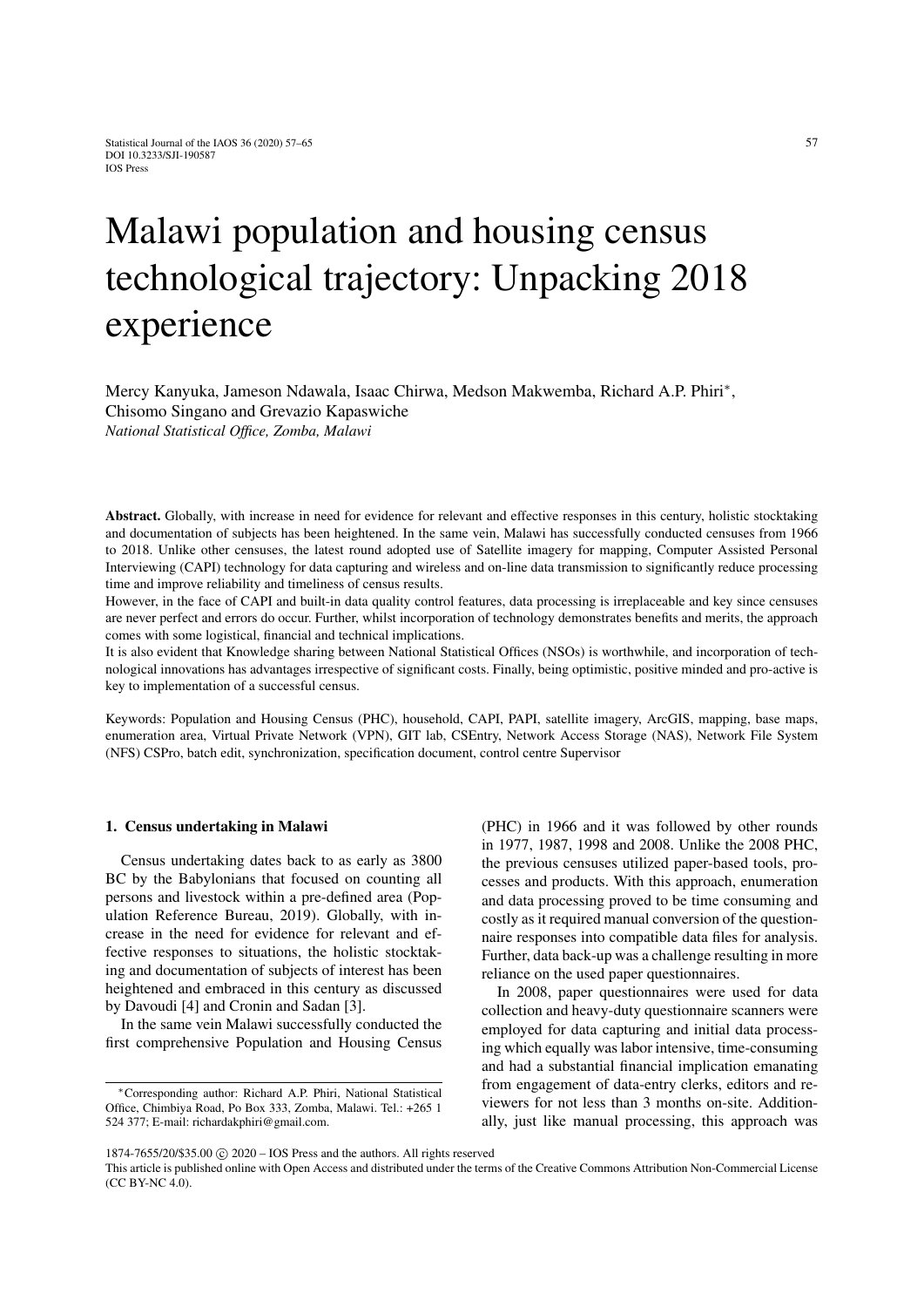prone to human errors which affected data quality. In particular, it did not have automated data consistency and accuracy checks in the field and during data processing resulting in traceable incidences of missing responses, wrong entries and omitted cases. Further, in terms of geo-referencing and mapping, all these censuses utilized a clear backdrop. This negatively affected map interpretation and enumeration as the field personnel struggled to relate to features on the ground and to identify pre-defined boundaries of enumeration areas, more especially imaginary ones.

# 2. Approach for the 2018 PHC

Census trajectories in many countries including Malawi have not been easy to sail through due to massiveness and complexity of the entire process. To navigate through such a challenging and multifaceted course requires grounded methodology and an informed and effective implementation plan.

In the face of the previous experiences, lessons drawn and financial implications, NSO started preparations for the 2018 PHC in the year 2015. Firstly, a census strategic plan aimed to implement a costeffectiveness methodology, safeguard data quality and ensure timely release and dissemination of printed and electronic census products was developed. It opted for adoption of innovative strategies and incorporation of technology in some of the census activities to significantly reduce processing time and improve reliability and timeliness of census results [\[2\]](#page-7-1).

For the latest census, NSO decided to embrace use of Satellite imagery for mapping, Computer Assisted Personal Interviewing (CAPI) technology for data capturing and wireless and on-line data transmission. To support the adoption of these technologies, NSO conducted a situation analysis on the technical capacity of the office, resources and budget implication, equipment required and geography and research boundaries. Results of the analysis highlighted the need for additional staffing, procurement of equipment, increase of office space, provision of storage rooms and security, installation of electrical power back-up system and need to update maps.

In respect of the foregoing, Mapping Strategy was developed and approved by the Secretary to the Treasury (ST) for Malawi Government. The document detailed the structural framework of the proposed mapping methodology, highlighted activities and expected timelines, stakeholders and a total budget of US\$3,263,779 for implementation. During the 2015/ 2016 fiscal year, the Ministry of Finance (committed approximately US\$550,000) and other stake holders mobilized resources for the initial phases of the census. The resources covered procurement of computers, servers, ArcGIS mapping software, field work and initial payment for 6000 satellite imagery from Regional Centre for Mapping of Resources for Development (RCMRD). As per objective of the mapping exercise, NSO set a condition that satellite images were to be latest. For urban areas, they were to be captured within 1 year and a maximum of 3 years in rural areas whilst being of a prescribed 0.5 meters resolution.

Additional resources were earmarked for the collaborative implementation of the mapping component. Malawi Government through NSO roped in Department of Surveys under Ministry of Lands, Ministry of Local Government and Rural Department, US Census Bureau and RCMRD. RCMRD were to provide on-site and remote technical support for mapping processes. RCMRD is an inter-governmental organization established to develop capacity and provide technical support in the use of space technology and has 20 Contracting Member States in the Eastern and Southern Africa Regions, including Malawi; and US Census Bureau, as the name suggests, is an official statistics agency of the United States of America.

#### 3. Census mapping

Relative to 2008 PHC mapping, boundary shifts had taken place hence mapping updates were very necessary. Precisely, some Group Village Headmen had been elevated to the status of Sub Traditional Authority or Traditional Authority which in turn affected their jurisdiction areas. City boundaries had been shifted, land area for wards in cities had increased and rural areas had been dented due to urbanization and other drivers. A comprehensive mapping exercise had to be undertaken to reflect current boundaries and ultimately, create a geographic frame with distinct boundaries that could allow a complete count of persons, households and structures; avoid duplication of data and facilitate disaggregation of data at any geographic and administrative level. Additionally, the mapping component would feed into facilitation of timeliness, universality and simultaneity of census processes and activities at the smallest feasible level.

Effective updating of administrative boundary layers, enumeration area' boundary layers and map at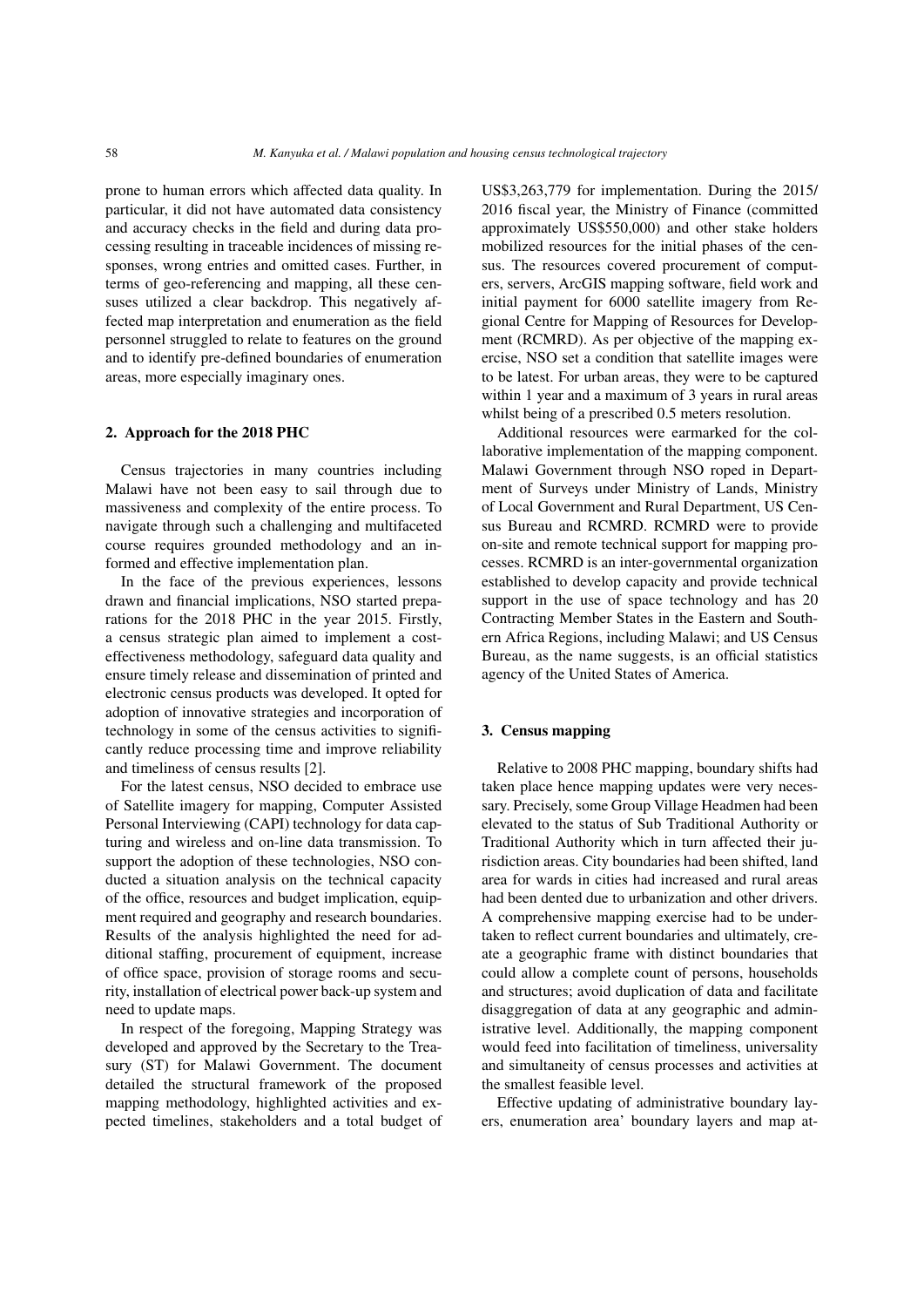tributes and corresponding shape files necessitated capacity building of the mapping team. In this regard, NSO identified the Regional Centre for Mapping of Resources for Development (RCMRD), ESRI-South Africa, other experts and avenues to build capacity of the team in all aspects of mapping. For knowledge and skills in interacting with maps (in terms of symbology, visualization, and finding/ identifying/selecting features), working with tabular data and performing spatial analysis, the team went to ESRI South Africa for short term trainings. As part of the RCMD contract for census technical support, the NSO team underwent a number of short-term trainings on-site (NSO Headquarters) as well as at RCMD base in Nairobi, Kenya. The trainings focused on creating, displaying and evaluating data for analysis, designing map layouts and automating the mapping process. To complement this aspect, US Census Bureau offered and deployed GIS experts to organize and facilitate working sessions on mapping. Further, NSO capitalized on international meetings and interactions with experts from other Statistical Offices to equip the GIS team with other required skills.

In line with the highlighted trainings and also recognizing the technological innovations and advances, detailed assessment on the technology and equipment that would contribute to efficiency of the mapping processes was proposed and undertaken. Census study tours were prioritized as they provide professional insight through knowledge sharing [\[5\]](#page-8-1). The team travelled to Kingdom of Eswatini, formerly Swaziland for a hands-on access and live demonstration of the processes and systems used. From the visit, details of specific electronic devices and other equipment that could ably handle the Malawi census mapping and other functionalities were documented. Missions to Egypt and Ethiopia were also planned as the former had just conducted a full CAPI census in the year of 2017 whilst the latter was at an advanced stage of census preparation. Unfortunately, the rest of the study tours did not materialize mainly due to logistical challenges and other technicalities. Additionally, consultations with experts from US Census Bureau, other technical experts on census and specialists within Malawi were arranged and took place.

Based on these consultations and situation analysis, NSO procured forty high performance HP desktop computers, 20 Laptops, 1 HP Proliant DL60 Gen 9 server, 200 handheld global positioning devices and 2 plotters for map printing. The server was for central storage and controlled access to satellite images by the computers for processing satellite imagery, updating 2008 PHC Enumeration Area (EA) maps, and developing dwelling structure frame using ArcGIS software. The computers were also for converting map products into formats compatible with tablets for field work phase (EA boundary identification and data collection). Additionally, Garmin GPSMAP78 global positioning gadgets were procured for geo-referencing of features of interest and field validation.

By design, field and office processes of mapping were run concurrently to allow field verification and updating of map features and revision of the maps. The in-office aspect focused on the 2008 mapping processes and products. It concentrated on EAs that were flagged as being so vast, had poor terrain, reportedly the numbers of households were above the threshold (150 in rural areas and 250 in urban areas), boundaries were problematic (had imaginary boundaries, erroneously missed features and other references, etc.) and other highlighted issues. Further, as part of the office component, boundary layers of 2008 base maps were overlaid on the satellite imagery to aid identification and marking of structures, potential households, physical features and where necessary update attribute tables. This phase also led into development of frame of dwelling structures using dotting approach (BBBB, 2008). Finally, using ArcGIS software and respective satellite imagery the team adopted mapping propositions and produced latest maps.

For the other part of the mapping phase, the teams were deployed for field verification and validation of the updated administrative and EA maps printed using heavy-duty plotters. To ensure local recognition/ ownership of the process and more significantly the administrative boundary changes, local authorities or representatives were involved. The mappers reported to the head of District Police Station, District Commissioner and other key stakeholders for debriefing on the work and the list of gazetted TA's from the Ministry of Local Government.

The field teams physically checked features on the printed administrative and EA map. They randomly checked sizes of segments highlighted on the maps and where necessary they proposed new boundaries and recommended structures and other features to be marked on the maps. This phase allowed the teams to calibrate the handheld GPS receivers with ground reference points on the satellite imagery to minimize errors. For areas not yet updated, the teams capitalized on their presence in the district or neighboring district to collect information for updating the 2008 base map layers (roads, hospital, etc.).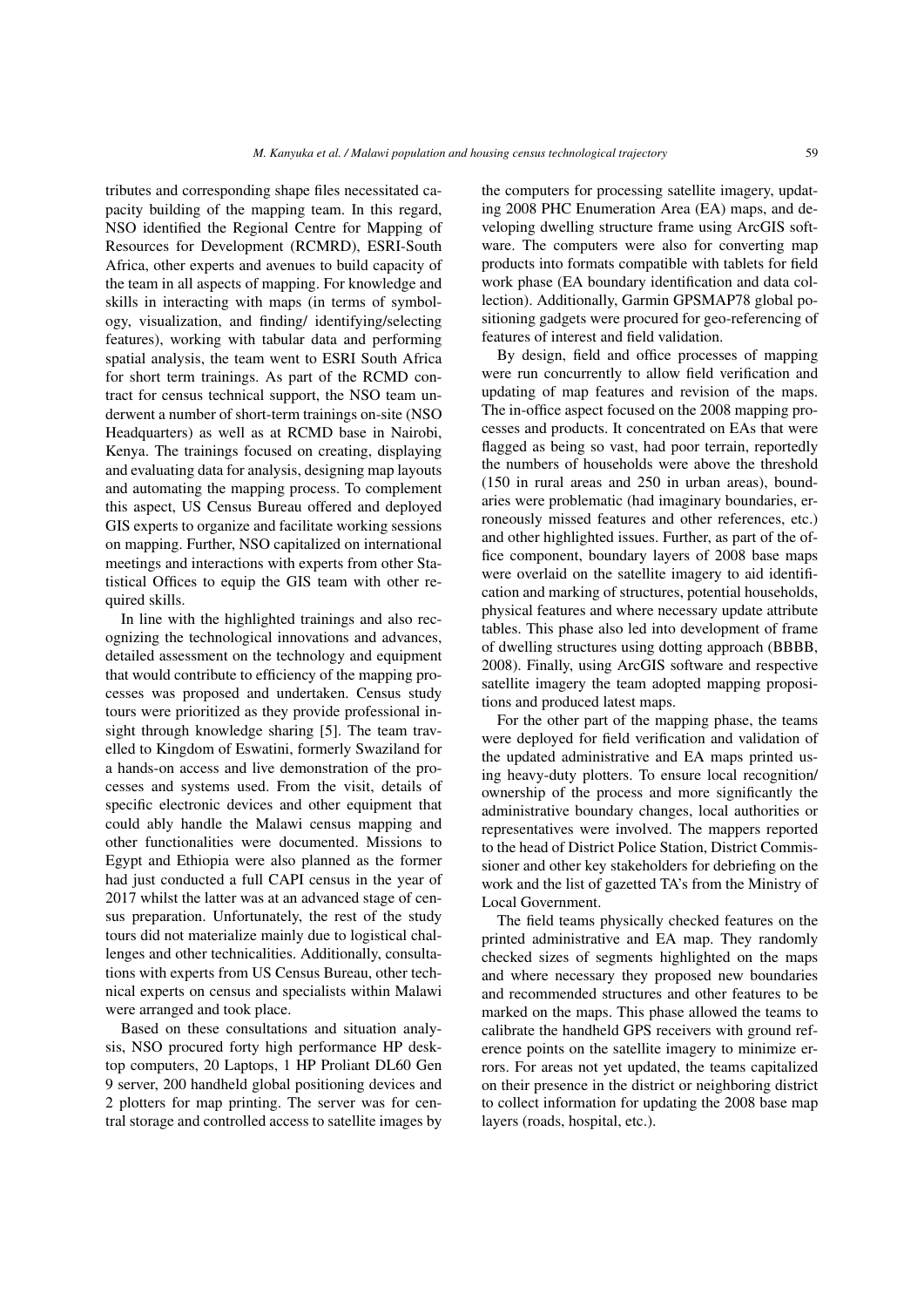#### 4. Use of CAPI in the census

Prior to 2018 Population and Housing Census, NSO decided to migrate and adopt Computer Assisted Personal Interview technology (CAPI) over Pencil and Paper Interviewing (PAPI) system. The decision was driven by the need to improve efficiency in terms of timeliness and data quality; ease data capturing; minimize human errors [\[8\]](#page-8-2); ease data processing and transferring; and enhance availability of geo-referenced data. By its nature CAPI facilitates real time logic checks, skip patterns, and validations which makes data collection more efficient and achieves high data quality (World Bank Group, 2019). In Malawi this technology has been used in a number of surveys including Malawi Demographic Health Survey, Feed the Future Survey, Malawi Communications Regulatory Authority (MACRA) Survey and Integrated and Household surveys (IHS).

A consultative approach was used to identify a software for the structural framework of the proposed CAPI system for the census. In-house assessment was conducted and CSPro was preferred as no major issues have been experienced; on-site and remote technical support was assured; and it has no financial implication as it can be downloaded free of charge and requires no user licenses. Initially, CSPro version 7.0 was used in the programming of the CAPI system, however with the complex set-up for 2018 PHC application new versions (7.1, 7.2 Beta and 7.2) were adopted along the way.

#### *4.1. CAPI application development*

In light of the size and complexity of the census CAPI application, NSO engaged US Census Bureau for full-package technical support. Unlike custom package, the full package provided exhaustive support for the entire census process through 2 to 3 weeks incountry missions by experts in fields of interest. For CAPI development, US Bureau experts jointly with NSO team initially reviewed previous census questionnaires. The process focused on questionnaire modules, reliability and cost-effectiveness of questions. It was also grounded on harmonizing the questionnaire with internationally recognized guidelines for census and research (in particular, Principles and Recommendations for 2020 Round of Population and Housing Censuses, standard disability module and questions by Washington group on Disability, etc.)

Following review there was a need to ensure that the content and the corresponding technical requirements of the questionnaire will be effectively addressed. As hinted by Brancato et al. [\[1\]](#page-7-2), questionnaire specification document was developed to inform this aspect of CAPI development. The spreadsheet-based document was designed to provide question numbers, question labels, question texts, variable names and universes (the targeted respondents) for each question. It also clarified response formats, responses and routing or skip instructions for each question. Further, it provided pre and post field checks and error messages to be displayed if an error/inconsistency is captured. Furthermore, it specified interviewer instructions (what should the interviewer do [observe, probe, etc.]) and question pre-fills and fill instruction wherever necessary. The specification document strived to ensure that all the mandatory questions in CAPI were tackled and responded to. One such approach was to provide instructions for resolving tricky situations instead of leaving the field blank.

The actual migration from paper questionnaire to Computer-Assisted Personal Interviewing application is notably iterative and cumulative nature. The process relies on gradual substantiation of the census questionnaire specifications document using CSPro software (initially 7.0 then later versions of 7.1, 7.2 Beta, and 7.3). In a cyclic manner the technical team tested the CSPro syntax, modified it, re-tested, modified and eventually finalized the procedure for the particular question.

To ease CAPI navigation and coordinate work in the field, the NSO team incorporated several menus. Practically, the menus allowed setting of the system and restricted access to either Supervisor or Enumerator mode. The Supervisors mode allowed the user to set the census area, manage field personnel (add interviewers, manage staff details) and assign work to the enumerators. This mode also initiated Bluetooth data synchronization with enumerators of interest (2-way pull and push), review collected data, conduct random re-interviews and transmit data to the central office online using a virtual private network (VPN). In particular, the use of VPN was for high level data security during transmission.

As for the enumerator mode, the system only allowed household enumeration, capturing of geographic information (automatically in the background) and details of structures and group quarters. This mode also facilitated 2-way data synchronization with supervisor through Bluetooth and backing-up data on both field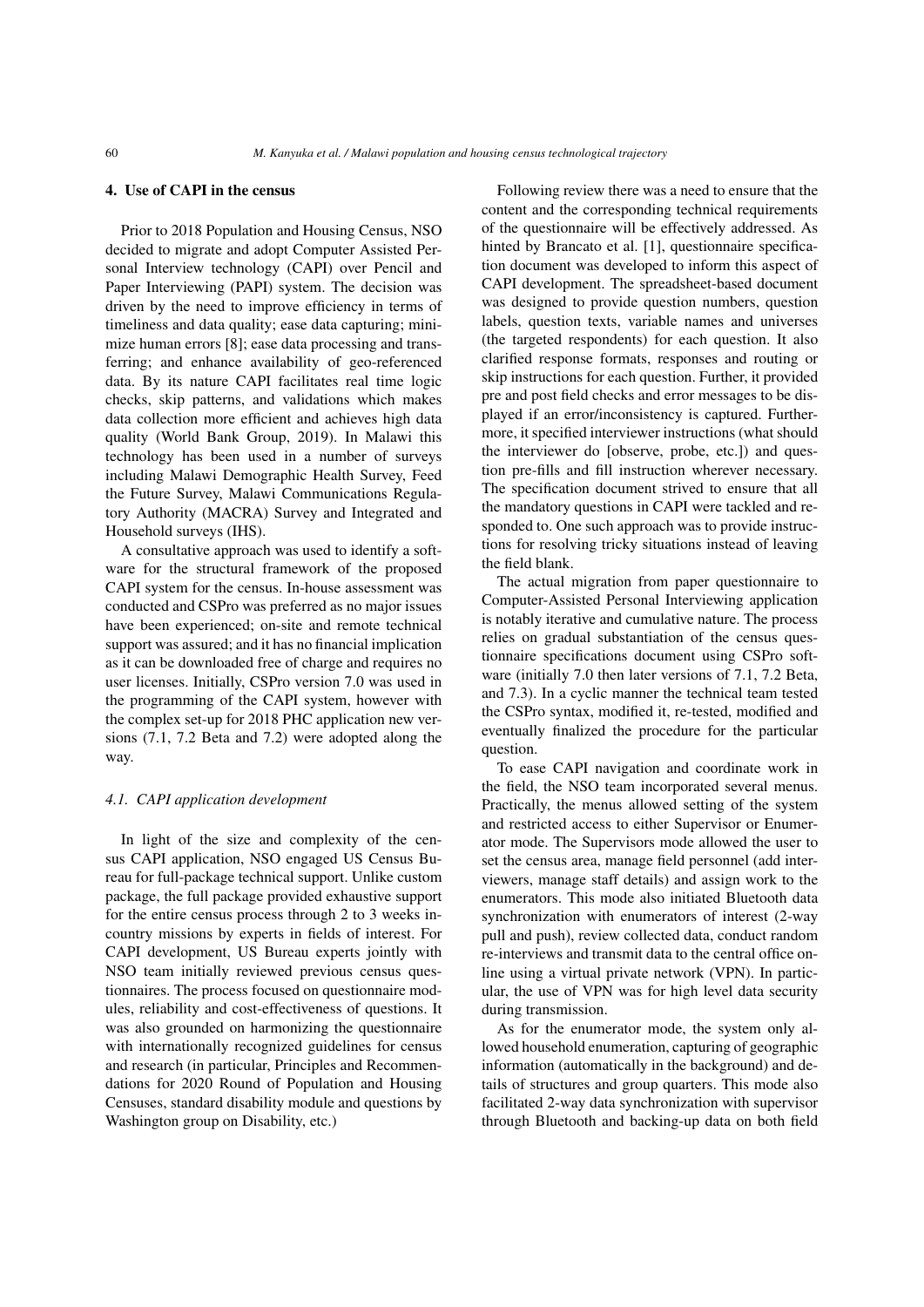supervisors and enumerator tablets at every synchronization.

Prior to finalization of the CAPI system, NSO arranged 7 independent pre-tests of the application and the resultant revised version of the application was Piloted in September 2017. Equally, observations were made, revisions followed and were pre-tested 3 times to inform the final version of the CAPI application for deployment in tablets and utilization during the main enumeration phase.

To expedite the development process, ease coordination and allow remote technical support in terms of coding for the CAPI application, Source tree and GIT Lab software applications were used. By design, these powerful repositories eased access and interaction with files of interest, both on-line and off-line. The Source tree system allowed multiple accredited users to visualize the CAPI code/syntax, download and ultimately modify the current files whilst keeping track of what was proposed or revised initially in the repository files. As expected the system allowed the developers of the CAPI application to be more productive as they could either accept or discard changes to the code for whatever reason, from bugs in the system to CAPI syntax redundancy. However, in spite of the benefits, the approach at times poses some challenges as coding conflicts could be fatal thereby derailing CAPI development process entirely.

# *4.2. Equipment and technology for CAPI Census*

Considering technological innovations and advances, NSO did an assessment on the technology and equipment that will support for a full CAPI census. For data collection NSO settled for a user-friendly handheld Lenovo Tab 4 tablet. The Android 7.0 (Nougat) enabled device uses GSM / HSPA / LTE network technology, 8.0 inches display and resolution of 800 x 1280 pixels. With an internal memory of 16/32 GB and 2 GB RAM, Nano-SIM, Bluetooth and GPS features, the tablets allowed smooth running of the census application, data synchronization between tablets and over mobile line internet connection and also capturing of geo-coordinates of households and structures.

Since approximately 20,000 Lenovo tablets were to be provisioned for enumeration, charging stations, each with 60 charging ports, were sourced. With this development, all tablets were charged in time thereby allowing them to be turned on, have time and date set up, GPS activated, Bluetooth renamed, CSEntry application downloaded and installed, and census application and maps uploaded.

Further, electrical power outages/challenges were inevitable in the rural areas of Malawi and sometimes even the urban areas during load-shedding hours. In readiness, 24000mAh/88Wh foldable convenient and fast charging power banks with 4 solar panels were procured. The team specified the add-on feature of built-in LED light considering that census processes in some instances take place at night. Notably, the high capacity power banks utilized tri-recharging technology. The power banks could also be recharged using hydro-electrical power through wall outlets/socket as well as DC power output port in the vehicles. The third option proved to be handy as every Control Centre Supervisor was assigned a vehicle throughout the census period.

To support transferring and storage of data from the field at the central office, additional equipment was budgeted for and procured. One of such equipment is the high-performance Intel<sup>®</sup> Quad-core 2.4 GHz Network Access Storage (NAS) with a maximum reading and writing capacity of 449 MB/s and 396 MB/s, respectively. The specific model is Disk Station DS2415 + RAM: 6 GB, 20 terabytes (TB) storage size, 6 GB DDR3 RAM and was using Network File System (NFS) file sharing protocol. The NAS device provided backup and storage for census data on the network. The computer device was added to the 2018 PHC network structure to provide the varied access to the census data by designated multiple users. It functioned as a file-level computer data storage server with more than one storage drive conveniently arranged to facilitate file saving on the network. As hinted by Levine (1998), configuration of NAS is simple, quickens data access and eases administration of the data sharing on the network.

Three (3) HP Proliant DL60 Gen 9 rack mounted servers were also proposed and procured. As per requirement to handle large data files, the servers provided RAM of 32 GB, 1 Processor, 6 cores, Hyper threading enabled CPU and 3TB HDD. The team structured the network in such a way that one server was CSWeb server, the second one handled back-up and at the same time dashboard server, whilst the third was remote/off-site back-up server.

### 5. Data management

Adoption of CAPI technology for data collection has often led to the thinking that we can do away with data processing. Indeed, in an ideal scenario, data pro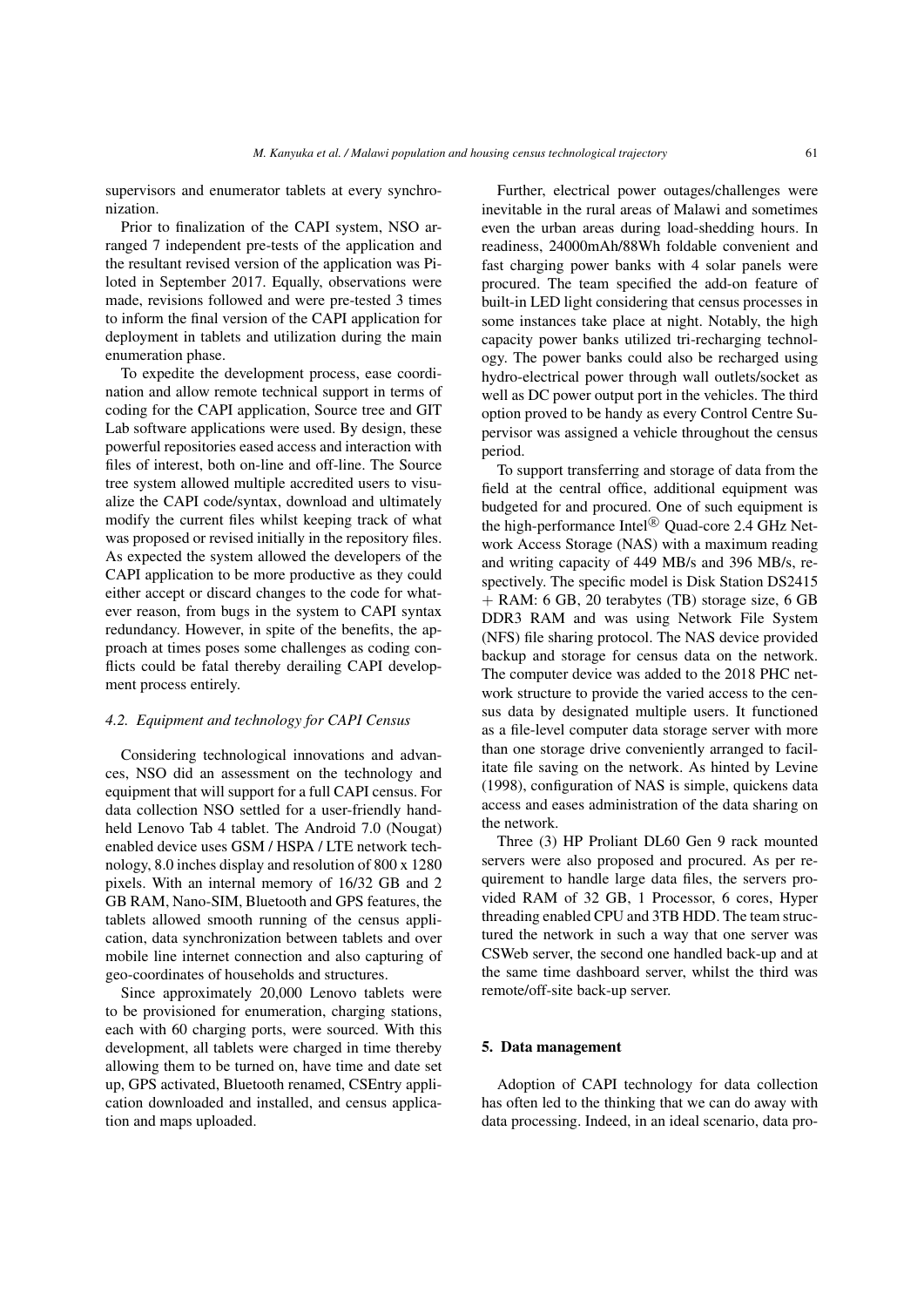cessing should be by-passable and arguably data analysis can follow completion of the enumeration phase and/or data concatenation of unique data files. This inclination is obviously attributable to misconception that the use of CAPI technology sufficiently enhances technical implementation of the census in terms of distribution and management of work. Further, with the built-in checks and skips/routing capabilities, CAPI application completely effect data flow consistency checks and logical harmonization of responses of an individual case/respondent in real time.

On the contrary and in the face of CAPI and builtin data quality control features, data processing is irreplaceable and key. As hinted by Kordos [\[6\]](#page-8-3), censuses are never perfect and coverage and/or content errors and other technical irregularities end up on the data files. For Malawi, the main issues included assignment of wrong ID parameters to assigned enumeration area' case, partial or incomplete data files attributable to erroneous launch of data entry application (e.g. calling household questionnaire application instead of census structures capturing application, etc.), enumeration of households beyond the EA boundaries, inappropriate tablet sharing/transferring among enumerators, missing data files from unsuccessful data synchronization, data structuring, etc.

#### *5.1. Data quality assessment and editing*

Without loss of generality the foregoing necessitated a detailed assessment of the 2018 Population and Housing Census data files. As per underlying objectives the assessment focused on frequency distributions for each variable on one hand and the frequency distribution relative to other variables as well as logic flow of the responses on the other hand. This approach accorded and allowed NSO to understand the type of errors and also quantify the extent of discrepancies that existed in the data file of interest. Further, the utilization of data distributions informed and determined algorithms to be effected to repair the broken data using a CSPro (version 7.1) batch editing tool. The tool was opted for as it effectively flags out problematic cases, inconsistent and/or invalid responses, and eventually correct the noted discrepancy in such a way that it can be replicated. Further and as expected, NSO strived not to change valid data or modify data distributions as imputations were only to be called in to repair data that has been already/adequately classified as invalid.

To substantiate transparency and accountability, edit files were designed in such a way that information on the inconsistency/invalid response and the imputations performed were clearly described. The CSPro edit programs produced "Edit Reports" and "Frequency Distributions" which were reviewed by programmers and subject matter specialists both prior and post edit. This approach allowed grounded review of anomalies, flaws in the edit program and framework as well as assessed the impact of the imputations.

NSO with technical support from US Census Bureau developed EDIT100 and EDIT200 that comprised of a series of CSPro edit algorithms targeting specific aspects and structure of the census tool. Precisely EDIT 100 focused on records containing insufficient data for data analysis. It removed questionnaires with no populations records and also introduced the UR-BAN\_RURAL recode variable based on the geocodes recorded for the case. EDIT 200 looked at the household questionnaire entirely and it focused on the pattern of the valid responses for each question/variable. In particular, the 200 Edit program checked for consistency of responses in the data file and impute using multi-layer hot decks. Hot decks were also adopted for imputations of missing data/omissions.

An additional EDIT 300 was also developed and it dwelled on duplicate cases. Initially it checked and flagged cases with duplicate IDs then match the responses in the census modules of the duplicate cases. The duplications mostly came about as some enumerators assisted their fellows in completing EAs, a situation which demanded more than one enumerator login into the same EA. If the contents were different, the batch edit machinery assigned a different and appropriate case ID to the assumed duplicate file otherwise it deleted one.

# 6. Census field operation

The initial field plan was that five enumerators would be assigned 1 field supervisor and 40 field supervisors (FS) would work under 1 Control Centre Supervisor (CCS) who would report to the census district supervisor/manager who in turn reported to the Census Zone manager. The technical census implementation, in terms of data transfer, was also devised to follow the same structure only that from the Control Centre Supervisor the data would go straight to NSO Headquarters. With the logistical challenges that led to failure to procure additional 5000 tablets in time, NSO changed the data transfer plan. Though field supervisors were maintained, their direct role in data transfer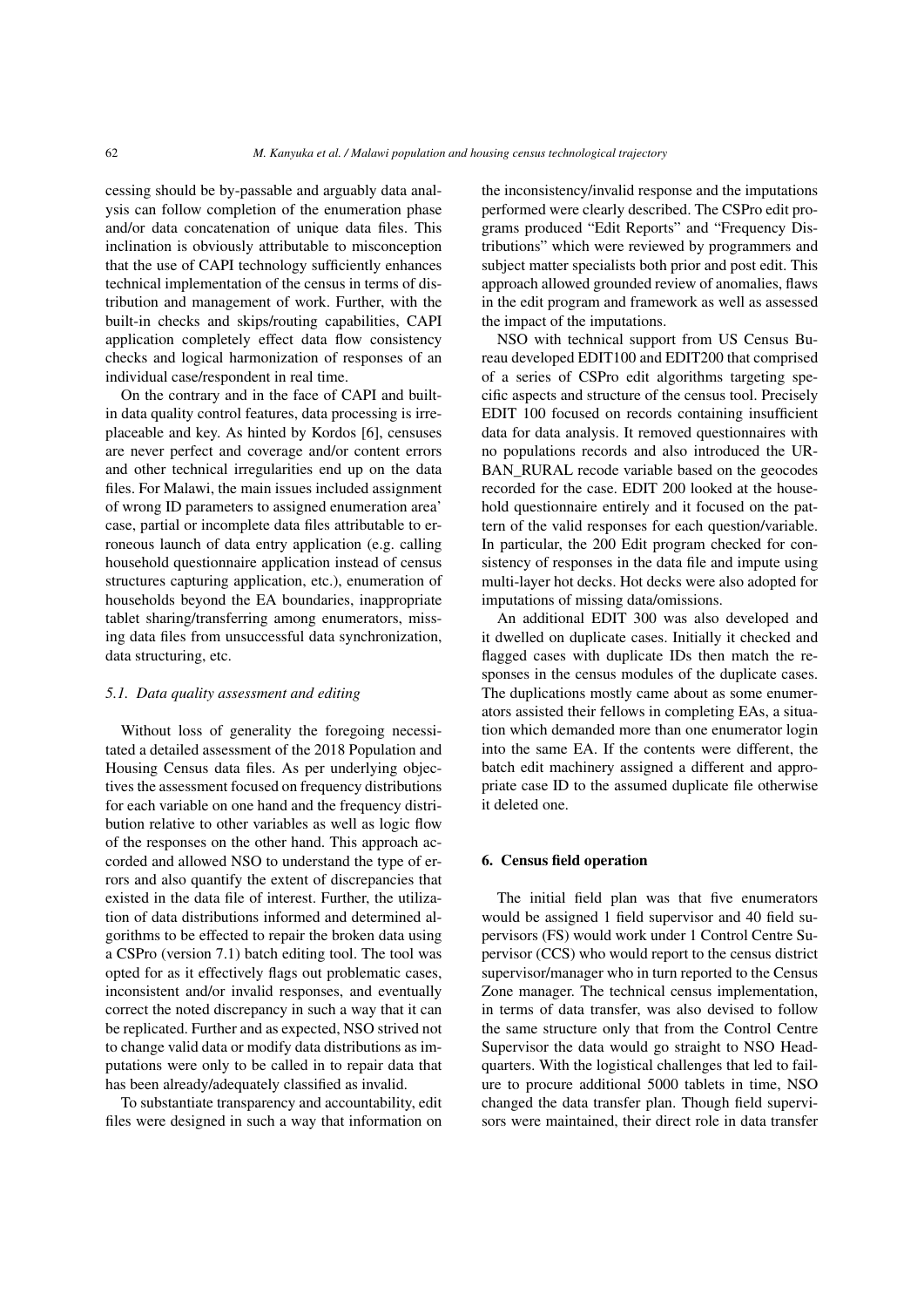was scrapped off such that CCS synchronized data directly with 40 interviewers.

Despite the technical dent on data transfer, data collection and supervision structure of the 2018 PHC remained intact. Every Control center supervisors (CCS) recruited 8 field supervisors (FS) to assist in manning the 40 enumerators (5 enumerators each). They acted as link for ensuring smooth collection of data, located boundaries of each enumeration area, verified and certified completion of the assigned workload. The FSs also safe-guarded well-being and safety of enumerators. To ensure all front-line staff were updated regularly with relevant information, the FS regularly held briefing meeting with CCS and formed part of their respective census district WhatsApp groups.

Since the field supervisors were already trained on CAPI and supervisory roles, they were allowed to log-in on the interviewer's tablet. This accorded them an opportunity to review the structures and households enumerated, re-interview random households in the EA, troubleshoot problems and ensure that data backing-up was taking place.

# 7. Census results dissemination

The census results were as per protocol presented to the public through various reports. This phase involved hiring of private printing companies who designed and printed several copies of the successive reports, which were then stored at the NSO Headquarters in readiness for launch and distribution. The preliminary report was first released and launched on 10th January 2019, which was then followed by the main report released and launched on 30<sup>th</sup> May 2019. Additional reports on specific areas in the form of thematic reports, district monographs, and constituency reports are underway and will in the same spirit be released to the public with special interest to policy makers when completed. The released reports have been shared with government sectors, academia institutions as well as other interested parties and stakeholders at large.

NSO with help from UNFPA, has plans to further disseminate data for the 2018 PHC. It has planned to conduct district dissemination of reports and infographics, and disseminate corporate products (media briefs, data wheels, fliers and posters), and also develop data localization platform. Conceptually, the platform will be a mobile phone application that will allow users to query the database for information at different levels including enumeration area level.

#### 8. Challenges experienced

The use of advanced technology and incorporation of innovative systems is increasingly transforming the way censuses and surveys are conducted (Castano, 2018). Despite the strengths and merits underscored by the endless success stories, the technological migrations bring along some hiccups on the census trajectory as described below.

Firstly, Malawi has 28 districts which were demarcated into 40 census districts, 485 control centers and 18,772 Enumeration Areas (EA) for purposes of censuses and surveys. By design, this required approximately 20,000 tablets as one control center supervisor manned and synchronized data with 40 front line personnel each tasked with enumeration of an EA. This implementation plan obviously had a financial implication in addition to creating a logistical challenge in terms of sourcing, distributing and provisioning as well as ensuring security for such a huge number of tablets. Similar cost challenges were faced in procuring the satellite imagery and mapping equipment; heavy-duty plotters, scanners, GIS software(s) and other IT infrastructure. Therefore, a thorough cost-benefit analysis and risk enquiry for embarking on the technology is required in the planning of a census project.

Secondly, the pilot census informed NSO that from the onset of census implementation, back-up supply of electric energy will be required by field personnel as quite a substantial part of the country has not been connected to the electric grid. Further, intermittent electric power interruption was persistent in many parts of the country. To counter power shortages in remote areas with little or no access to electricity, the budget of 2018 MPHC had to be revised upwards to allow procurement and distribution of 2000 milliamps (mA) electric power banks and solar chargers.

Further, CAPI census also faced data transfer challenges. On one hand, data transfer from an enumerator to a control Center Supervisor was over Bluetooth connection deliberately opted to counter poor internet connectivity in very remote areas. This required physical presence of a CCS for every data synchronization which proved to be tedious and costly since one CCS was tasked with synchronizing data from 40 enumerators. On the other hand, on-line data transfer posed a high risk of data confidentiality breach resulting from unauthorized data interception as well as malicious access to the data bank. In view of this, network systems were strengthened and upgraded as demonstrated by opting for virtual private network for data synchroniza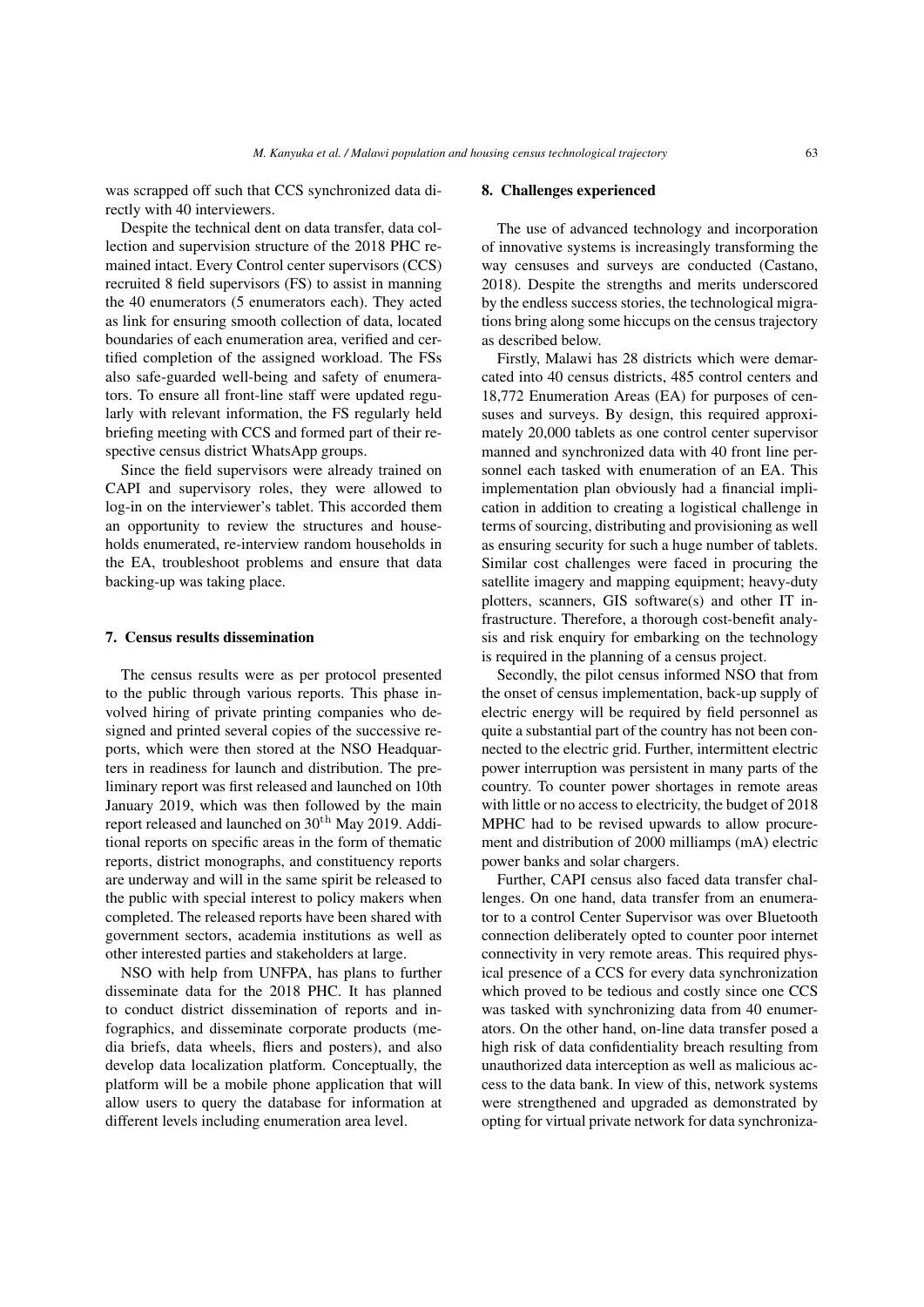tion with data center at the Head office which came at a substantial cost. Additionally, 3 servers safeguarded with passwords and an encryption mechanism were added to the data network.

#### 9. Lessons learnt and recommendations

Census undertaking of 2018 has accorded NSO an opportunity to draw a number of lessons. Firstly, knowledge sharing within the African region in the spirit of South to South Cooperation is worthwhile. NSO greatly benefited from experiences and skills from countries that have pioneered incorporation of CAPI technology and use of satellite imagery during Population and Housing Censuses. In reciprocating the deed, NSO-Malawi has explicitly opened up to study tours and provision of remote and on-site support on CAPI development, Mapping and other areas of interest to other countries.

Incorporation of technological innovations in censuses comes with notable advantages on one hand and significant costs on the other hand. For instance, migration from paper questionnaire to CAPI technology contributed to over 30 percent of the overall budget whilst mapping component on the framework of satellite imagery utilized over 50 percent of the 1.5 billion-kwacha (US\$2.3 million) budget. Fortunately, the cost of the Malawi census was greatly subsidized through bi-lateral agreements in which DFID procured 15,000 tablets and UNFPA-Malawi coordinated loaning of the devices and other gadgets under the umbrella of south-to-south cooperation. Following enumeration, data processing and cleaning, the tablets were forwarded in July 2019 to Zambia for their 2020 Population and Housing Census.

With regard to funding and late disbursement of resources, being optimistic, positive minded and proactive is key. Major activities of the Malawi census were characterized by funding issues up to as late as 2 months before enumeration when the donor community through UNFPA-Malawi filled the 20 percent gap. However, irrespective of that situation, NSO implemented all the activities whose resources were already secured and conducted preparatory work for the activities that had resource gaps. This approach arguably contributed to the success story of implementing a full CAPI census.

# 10. Conclusion

The 2018 Malawi Population and Housing Census has been a success story. The 2018 PHC has been appreciated for smooth running and completion of implementation. Particularly, the overall timeliness of the census results has been far more effective. The preliminary report was released within 4 months after the data collection and the main report was released within 4 months after the preliminary report. With the speed and quality of the census results, the cost implication of using the CAPI system was worthwhile. Although the census incorporated extra costs in usage of tablets, there was an overall cost minimization compared to the 2008 PHC. According to the 2018 MPHC results, the total population enumerated was 17.5 million people against a total budget of US\$19.8 million representing a high cost efficiency of US\$1.1 per capita against US\$1.4 in 2008 and US\$1.74 average per capita for most censuses in Southern Africa.

### Acknowledgments

Despite the efforts made by authors in this project, this paper would not have been possible without the generous support and help of some individuals. We therefore would like to extend our sincere thanks.

Firstly, we are highly indebted to Mr Lusungu Chisesa for his guidance and constant review on the technical aspect of data synchronization, data back-up and equipment specifications as well as for providing information for other areas of interest.

We would like to express our heartfelt gratitude towards Mr Kingsley Manda for his support on the census mapping component. Further, we would like to acknowledge support, kind co-operation and encouragement from all members of staff of Demography Division of the National Statistical Office.

My thanks and appreciations also go to US Census Bureau, Regional Centre for Mapping of Resources for Development (RCMRD) and other stakeholder for making the 2018 Population and Housing Census project a reality.

## References

- <span id="page-7-2"></span>[1] Brancato G, Macchia S, Singore M, Simeoni G. Handbook of recommended practices for questionnaire development and testing in the European Statistical System, 1st ed. unstats, 2006.
- <span id="page-7-1"></span>[2] Castano J. The increasing use of technology in the census of agriculture. Presented at the 16th Conference of IAOS, FAO, Paris, France, 2018.
- <span id="page-7-0"></span>[3] Cronin GP, Sadan M. Use of evidence in policy making in South Africa: An exploratory study of attitudes of senior government officials. African Evaluation Journal. 2015; 3: 10.